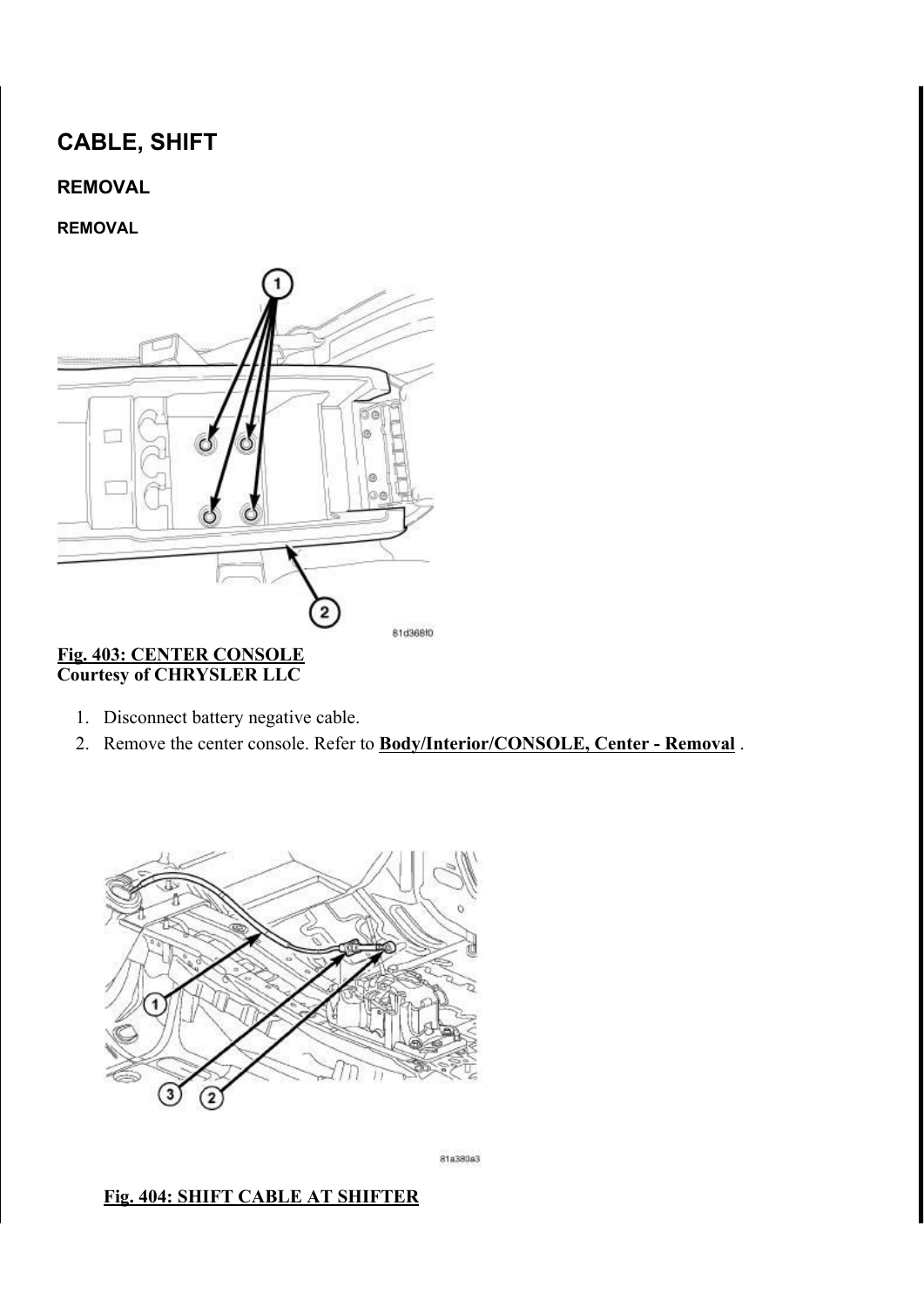## Courtesy of CHRYSLER LLC

- 3. Disconnect and remove gearshift cable (2, 3) from shift mechanism.
- 4. Remove the air bag module and the dynamics sensor . Refer to **Restraints/MODULE, Occupant** Restraint Controller - Removal .
- 5. Remove the shift cable at the transmission and pull cable through.

# INSTALLATION

## INSTALLATION



81a380a3

### Fig. 405: SHIFT CABLE AT SHIFTER Courtesy of CHRYSLER LLC

- 1. Install the shift cable through the bulkhead and ensure that the grommet is seated.
- 2. Install the cable at the transmission.
- 3. Install and connect gearshift cable (2, 3) at the shift mechanism.
- 4. Install the air bag module and the dynamics sensor . Refer to **Restraints/MODULE, Occupant** Restraint Controller - Installation .